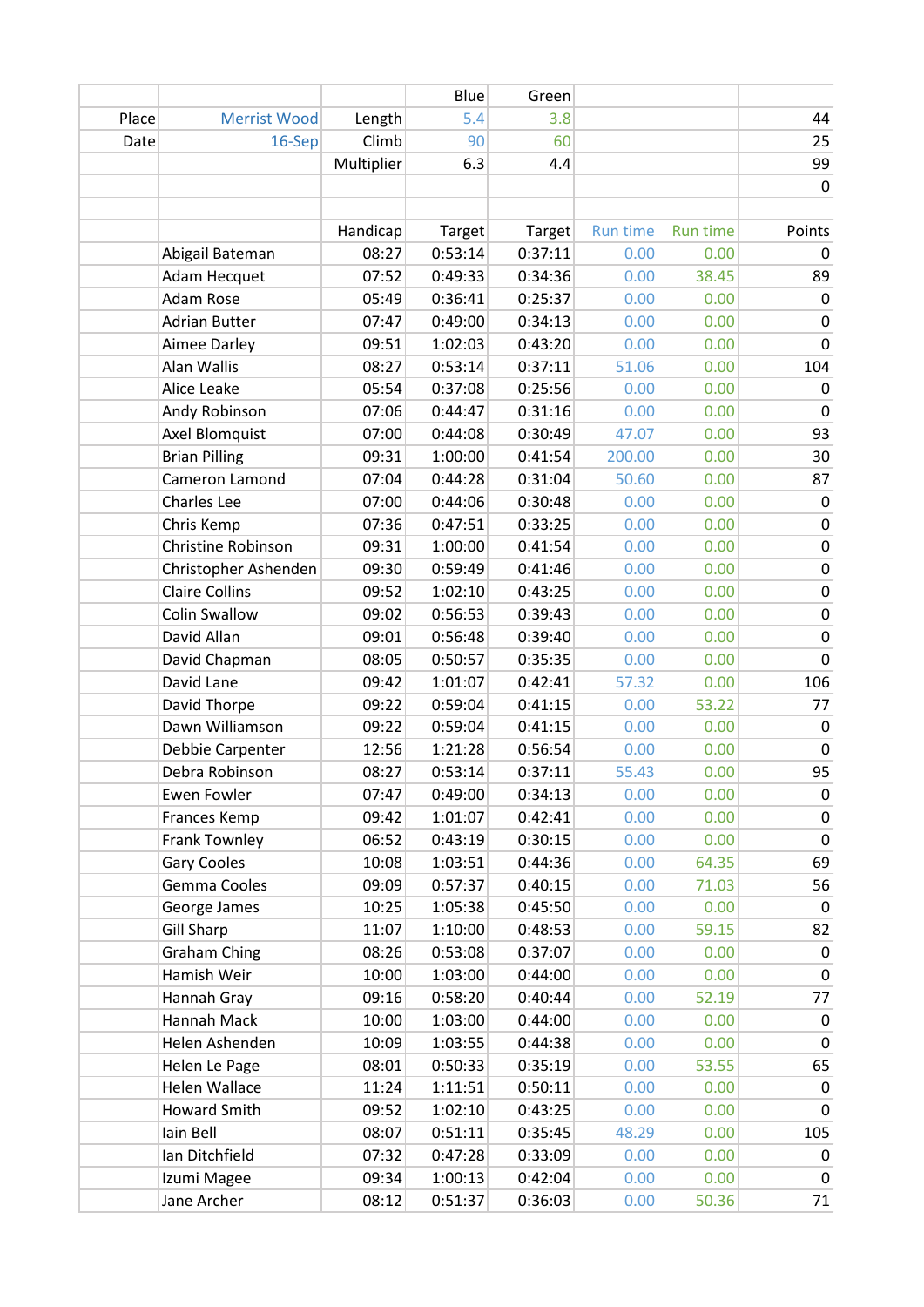| Jenny Bray              | 10:00 | 1:03:00 | 0:44:00 | 0.00  | 0.00  | $\pmb{0}$   |
|-------------------------|-------|---------|---------|-------|-------|-------------|
| Jessica Jackson         | 09:09 | 0:57:37 | 0:40:15 | 0.00  | 0.00  | $\mathbf 0$ |
| Jessica Paton           | 09:09 | 0:57:37 | 0:40:15 | 0.00  | 0.00  | 0           |
| John Brown              | 15:00 | 1:34:30 | 1:06:00 | 0.00  | 0.00  | 0           |
| Jon Darley              | 08:45 | 0:55:08 | 0:38:30 | 0.00  | 0.00  | 0           |
| Jon Magee               | 07:36 | 0:47:51 | 0:33:25 | 0.00  | 0.00  | $\mathbf 0$ |
| Jon Paton               | 08:00 | 0:50:24 | 0:35:12 | 50.44 | 0.00  | 99          |
| Jonah Rose              | 06:33 | 0:41:15 | 0:28:49 | 0.00  | 0.00  | 0           |
| Jonathan Gurd           | 08:09 | 0:51:22 | 0:35:52 | 0.00  | 0.00  | $\mathbf 0$ |
| Jonathan Johns          | 09:43 | 1:01:15 | 0:42:47 | 69.09 | 0.00  | 88          |
| Julie Leppard           | 11:52 | 1:14:45 | 0:52:12 | 0.00  | 0.00  | $\mathbf 0$ |
| Katherine Bett          | 07:09 | 0:45:00 | 0:31:26 | 51.28 | 0.00  | 87          |
| Katie Clarke            | 08:33 | 0:53:53 | 0:37:38 | 53.08 | 0.00  | 101         |
| Keith Belsey            | 07:19 | 0:46:06 | 0:32:12 | 46.46 | 0.00  | 98          |
| Laurence Townley        | 05:37 | 0:35:24 | 0:24:44 | 36.00 | 0.00  | 98          |
| Leanora Adds            | 08:39 | 0:54:27 | 0:38:01 | 0.00  | 0.00  | $\mathbf 0$ |
| Linda Cairns            | 11:07 | 1:10:00 | 0:48:53 | 0.00  | 71.26 | 68          |
| Louie Malatesta         | 08:49 | 0:55:35 | 0:38:49 | 59.37 | 0.00  | 93          |
| Louise Weir             | 10:52 | 1:08:29 | 0:47:50 | 0.00  | 0.00  | 0           |
| Lucy Paton              | 08:49 | 0:55:35 | 0:38:49 | 55.59 | 0.00  | 99          |
| Malcolm Scott           | 10:00 | 1:03:00 | 0:44:00 | 0.00  | 0.00  | $\mathbf 0$ |
| Marcus Bateman          | 09:22 | 0:59:04 | 0:41:15 | 0.00  | 0.00  | $\mathbf 0$ |
| Mark Howell             | 08:45 | 0:55:08 | 0:38:30 | 58.16 | 0.00  | 94          |
| Martha Paton            | 06:42 | 0:42:15 | 0:29:31 | 0.00  | 0.00  | 0           |
| Martin Jackson          | 09:22 | 0:59:04 | 0:41:15 | 0.00  | 64.49 | 63          |
| Martin Kensett          | 08:01 | 0:50:33 | 0:35:19 | 0.00  | 0.00  | $\mathbf 0$ |
| <b>Matthew Grant</b>    | 06:49 | 0:42:57 | 0:30:00 | 0.00  | 0.00  | $\pmb{0}$   |
| Matthew Jones           | 08:20 | 0:52:30 | 0:36:40 | 0.00  | 0.00  | $\mathbf 0$ |
| Megan Bett              | 07:45 | 0:48:48 | 0:34:05 | 49.09 | 0.00  | 99          |
| Mel Slade               | 06:37 | 0:41:43 | 0:29:08 | 0.00  | 0.00  | $\pmb{0}$   |
| <b>Michael Thorpe</b>   | 08:45 | 0:55:08 | 0:38:30 | 0.00  | 0.00  | $\pmb{0}$   |
| Mike Bray               | 10:00 | 1:03:00 | 0:44:00 | 0.00  | 0.00  | 0           |
| Murray Weir             | 08:32 | 0:53:47 | 0:37:34 | 0.00  | 0.00  | $\pmb{0}$   |
| <b>Nick Hale</b>        | 06:37 | 0:41:43 | 0:29:08 | 0.00  | 0.00  | $\pmb{0}$   |
| <b>Nick Marett</b>      | 06:23 | 0:40:13 | 0:28:05 | 0.00  | 0.00  | 0           |
| <b>Nigel Parish</b>     | 10:16 | 1:04:44 | 0:45:12 | 0.00  | 0.00  | $\pmb{0}$   |
| Ollie Smith             | 07:19 | 0:46:06 | 0:32:12 | 50.34 | 0.00  | 91          |
| Paul Bloch              | 10:00 | 1:03:00 | 0:44:00 | 0.00  | 0.00  | $\mathbf 0$ |
| Paul Emmerson           | 10:43 | 1:07:30 | 0:47:09 | 0.00  | 0.00  | 0           |
| Paul Fox                | 07:09 | 0:45:00 | 0:31:26 | 41.42 | 0.00  | 107         |
| Paul Martin             | 07:19 | 0:46:06 | 0:32:12 | 42.56 | 0.00  | 107         |
| Pete Jones              | 06:48 | 0:42:53 | 0:29:57 | 0.00  | 0.00  | $\mathbf 0$ |
| Peter Daplyn            | 05:47 | 0:36:28 | 0:25:28 | 35.23 | 0.00  | 103         |
| Peter Smith             | 09:44 | 1:01:22 | 0:42:51 | 0.00  | 68.47 | 62          |
| Philip Gristwood        | 08:44 | 0:55:00 | 0:38:25 | 0.00  | 0.00  | 0           |
| <b>Richard Barrett</b>  | 05:26 | 0:34:13 | 0:23:54 | 33.53 | 0.00  | 100         |
| <b>Richard Eldridge</b> | 10:00 | 1:03:00 | 0:44:00 | 0.00  | 0.00  | 0           |
| Robert Leppard          | 11:22 | 1:11:35 | 0:50:00 | 0.00  | 0.00  | $\mathbf 0$ |
| Robert Thorpe           | 08:37 | 0:54:19 | 0:37:56 | 0.00  | 46.44 | 81          |
| Ross Maclagan           | 06:44 | 0:42:28 | 0:29:40 | 41.35 | 0.00  | 102         |